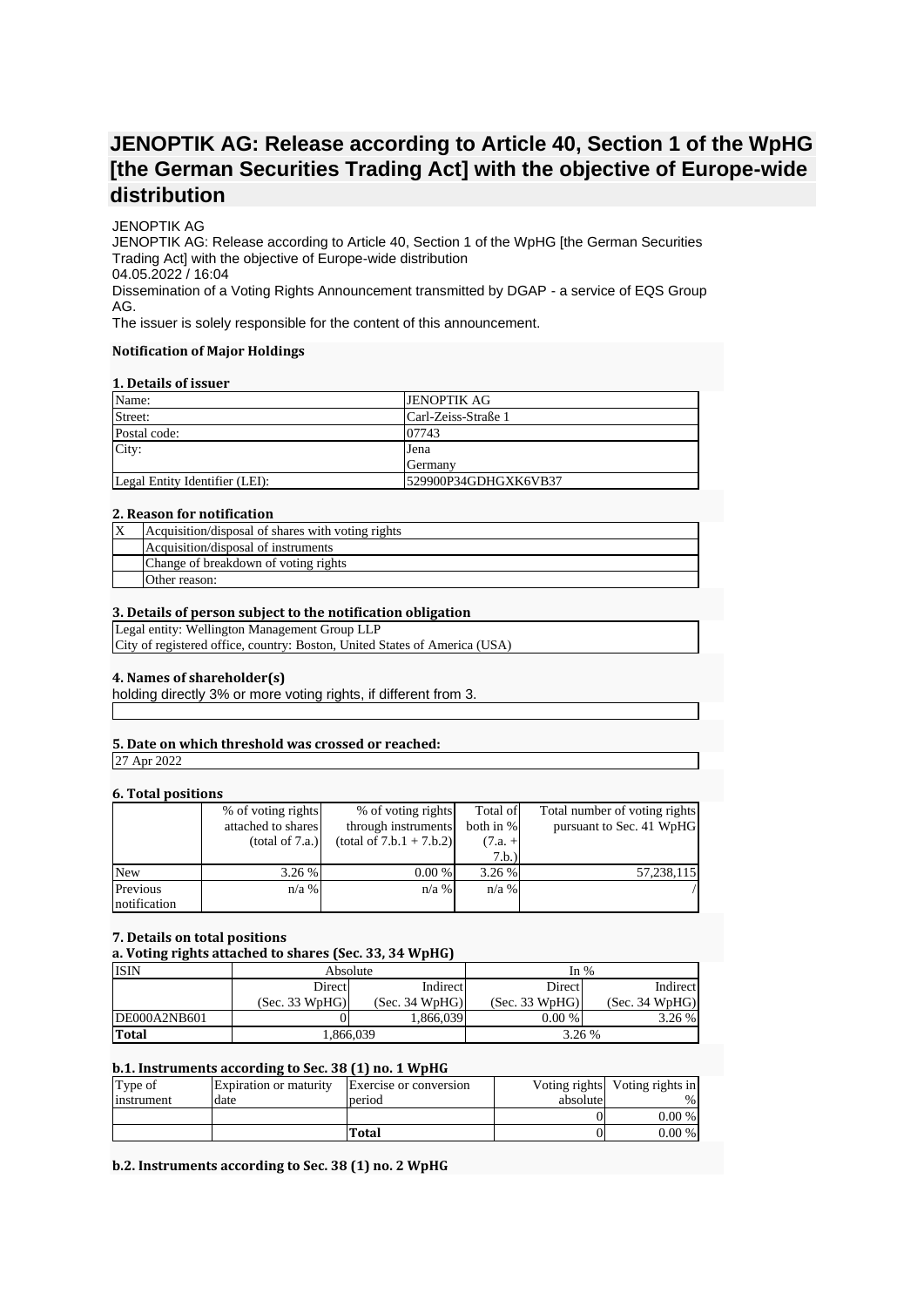| Type of    | Expiration or | Exercise or       | Cash or physical |          | Voting rights Voting rights |
|------------|---------------|-------------------|------------------|----------|-----------------------------|
| instrument | maturity date | conversion period | settlement       | absolute | in %                        |
|            |               |                   |                  |          | $0.00\%$                    |
|            |               |                   | Total            |          | $0.00\%$                    |

#### **8. Information in relation to the person subject to the notification obligation**

Person subject to the notification obligation is not controlled nor does it control any other undertaking(s) that directly or indirectly hold(s) an interest in the (underlying) issuer (1.).

X Full chain of controlled undertakings starting with the ultimate controlling natural person or legal entity:

| Name                                                  | % of voting rights (if | % of voting rights through              | Total of both (if at |
|-------------------------------------------------------|------------------------|-----------------------------------------|----------------------|
|                                                       | at least 3% or more)   | instruments (if at least 5% or<br>more) | least 5% or more)    |
| Wellington Management                                 | %                      | $\%$                                    | $\%$                 |
| Group LLP                                             |                        |                                         |                      |
| <b>Wellington Group Holdings</b><br>LLP               | $\%$                   | $\%$                                    | %                    |
| Wellington Investment                                 | $\%$                   | $\%$                                    | $\%$                 |
| <b>Advisors Holdings LLP</b>                          |                        |                                         |                      |
| Wellington Management                                 | $\%$                   | $\%$                                    | $\%$                 |
| Company LLP                                           |                        |                                         |                      |
| Wellington Management                                 | %<br>$\%$              | %<br>$\%$                               | $\%$<br>$\%$         |
| Group LLP                                             |                        |                                         |                      |
| Wellington Trust Company,<br>NA                       | %                      | %                                       | %                    |
|                                                       | %                      | $\%$                                    | $\%$                 |
| <b>Wellington Management</b><br>Group LLP             | $\%$                   | $\%$                                    | %                    |
| <b>Wellington Group Holdings</b><br><b>LLP</b>        | $\%$                   | $\%$                                    | $\%$                 |
| Wellington Investment<br><b>Advisors Holdings LLP</b> | %                      | $\%$                                    | $\%$                 |
| <b>Wellington Management</b>                          | $\%$                   | $\%$                                    | %                    |
| Global Holdings, Ltd.                                 |                        |                                         |                      |
| <b>Wellington Management</b>                          | %                      | %                                       | %                    |
| International Ltd.                                    |                        |                                         |                      |
|                                                       | %                      | %                                       | $\%$                 |
| Wellington Management<br>Group LLP                    | $\%$                   | $\%$                                    | %                    |
| <b>Wellington Group Holdings</b><br>LLP               | $\%$                   | $\%$                                    | $\%$                 |
| Wellington Investment                                 | $\%$                   | %                                       | $\%$                 |
| <b>Advisors Holdings LLP</b>                          |                        |                                         |                      |
| <b>Wellington Management</b><br>Global Holdings, Ltd. | %                      | %                                       | %                    |
| Wellington Management                                 | %                      | %                                       | %                    |
| Australia Pty. Ltd.                                   |                        |                                         |                      |
|                                                       | $\%$<br>$\%$           | $\%$                                    | %                    |
| Wellington Management<br>Group LLP                    |                        | $\%$                                    | %                    |
| <b>Wellington Group Holdings</b>                      | %                      | %                                       | %                    |
| LLP                                                   |                        |                                         |                      |
| <b>Wellington Management</b>                          | %                      | $\%$                                    | $\%$                 |
| <b>Funds Holdings LLP</b><br>Wellington Alternative   | %                      | %                                       | $\%$                 |
| Investments LLC                                       |                        |                                         |                      |
| Elbe Master Investors                                 | $\%$                   | $\%$                                    | $\%$                 |
| (Cayman) L.P.                                         |                        |                                         |                      |
|                                                       | %                      | %                                       | $\%$                 |
| <b>Wellington Management</b><br>Group LLP             | $\%$                   | $\%$                                    | $\%$                 |
| <b>Wellington Group Holdings</b><br>LLP               | $\%$                   | $\%$                                    | $\%$                 |
| Wellington Management<br><b>Funds Holdings LLP</b>    | $\%$                   | $\%$                                    | $\%$                 |